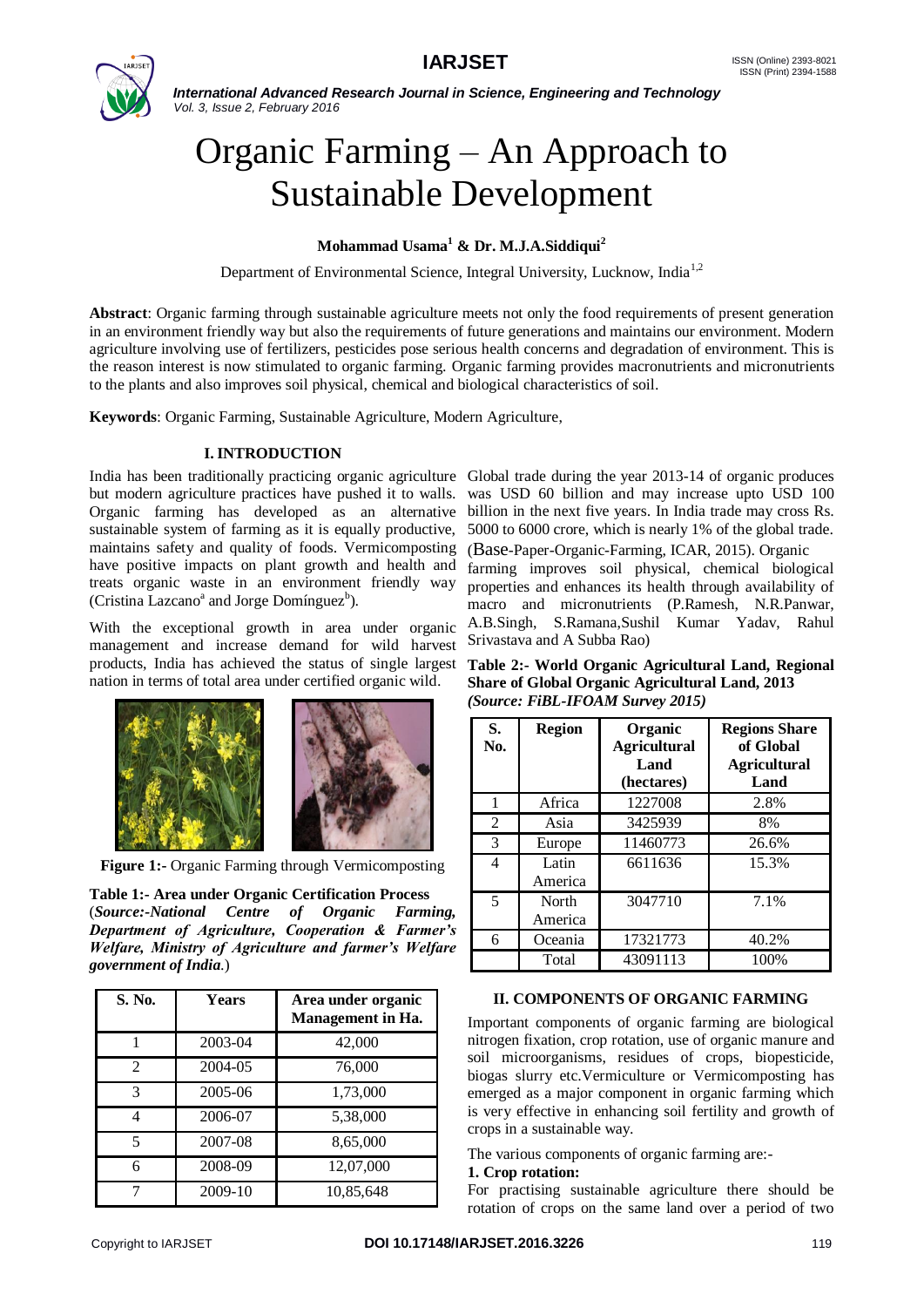

*International Advanced Research Journal in Science, Engineering and Technology Vol. 3, Issue 2, February 2016*

years or more for maintaining soil fertility and control of phosphate solubilisers. These are ecofriendly and insects, weed and diseases. For example use of legumes in sustainable way of achieving soil fertility. rotation improves soil fertility.

#### **2. Crop Residue:**

India has great potential of using residues of crops and straw of cereals and pulses in recycling of nutrients during organic farming. Crop residues when inoculated with fungal species improve physico-chemical properties of soil and crop yields.

#### **3. Organic manure:**

The organic manure is obtained from biological sources (plant, animal and human residues). Organic manure helps in increasing crop growth directly by improving the uptake of humic substances and indirectly promoting soil productivity by increasing availability of major and minor plant nutrients through soil microorganisms.

## **a) Bulky organic manure:**

Bulky organic manure includes compost, FYM and green manure having less nutrients in comparison to concentrated organic manure.

 **FYM:-**Farm Yard Manure (FYM) refers to the welldecomposed combination of dung, urine, farm litter and left over materials (roughages or fodder).

 **Compost: -** Large quantities of waste material (vegetable refuse, weeds, stubble, bhusa, sugarcane trash, Sewage sludge , animal waste, human and industrial refuse) can be converted into compost manure by **Blue Green Algae:** Blue-green algae reduce soil alkalinity anaerobic decomposition. Compost is used in the same way as FYM and is good for application to different type of soils and crops.

 **Green Manuring:-** Green manuring is practice of adding organic matter to the soil by ploughing and adding into the soil undecomposed green plant tissues for improving physical structure and fertility of the soil.The **Mycorrhizae:** Mycorrhizae is symbiotic association of green manure crop (legume crop) matter and additional nitrogen. Commonly used green increasing phosphorous uptake and improve the growth of manure crops are: Sunhemp (Crotalaria juncea), Dhaincha plants. (Sesbania aculeata), Cowpea , Cluster Bean ,Senji (Melilotus parviflora),Vigna sinensis), Berseem (Trifolium alexandrium)

## **b) Concentrated Organic Manure:**

Oilcakes, blood meal, fishmeal, meat meal and horn and hoof meal (Concentrated organic manures) that are organic in nature made from raw materials of animal or plant origin and contain higher percentage of vital plant nutrients such as nitrogen, phosphorous and potash, as compared to bulky organic manures.

#### **4. Waste:**

1.**Industrial waste:** Industrial by products such as spent wash & coir waste can be used as manure.

#### **2.Municipal and Sewage waste:**

It is an important component of organic waste.

## **5. Biofertilizers:**

Biofertilizers are microorganisms that have the capability of increasing the fertility of soil For example by fixing Modern agriculture involving use of agrochemicals like atmospheric nitrogen and through mycorrhizal fungi and fertilizers causes:

Biofertilizers have biological nitrogen fixing organism which help them in establishment and growth of crop plants and trees, enhance biomass production and grain yields.

#### **Types of Biofertilizers:**

There are two types of bio-fertilizers.

#### **1. Symbiotic Nitrogen-fixation:**

**Rhizobium:** Rhizobium Bacteria fixes atmospheric nitrogen in roots of leguminous plants, form tumours like growth known as root nodules. It is widely used biofertilizer which can fix around 100-300 kg N/ha in one crop season.

**2. Asymbiotic N-fixation:** Blue Green Algae, Azolla, Azotobacter, Mycorrhizae and Azospirillium grow on decomposing soil organic matter and fixes atmospheric nitrogen in suitable soil medium.

**Azotobacter:** Azotobactor has beneficial effect on vegetables, millets, cereals, sugarcane and cotton. Organism is capable of producing nitrogen as well as antifungal, antibacterial compounds, siderophores and harmones.

**Azospirillium:** Azospirillium has beneficial effect on oats, barley, maize, sorghum, forage crop and pearl millet. It fixes nitrogen by colonising root zones.

and it is good for rice cultivation and bio-reclamation of land.

**Azolla:** Small floating fern, Azolla harbours blue-green algae, anabaena, commonly seen in shallow fresh water bodies and in low land fields. They fix nitrogen in association.

supplies organic fungi with roots of Vascular plants. This helps in

#### **6. Bio-pesticide:**

Biopesticides are of plant origin and include plant products like alkaloids, phenolics, terpenoids and some secondary chemicals. They are biologically active against insects, fungi, nematodes affecting their behaviour and physiology. Commonly known insecticides are pyrethrum, Nicotine, Neem, Margosa, Rotenone etc.

#### **7. Vermicompost:**

Vermicompost is organic manure or compost produced by the use of earthworms that generally live in soil, eat organic matter and excrete it in digested form. These are rich in macro and micronutrients, vitamins, growth hormones and immobilized microflora essential for plant growth.

#### **III. EFFECT OF INORGANIC FERTILIZERS AND OTHER AGRO-CHEMICALS ON SOIL AND PLANTS**